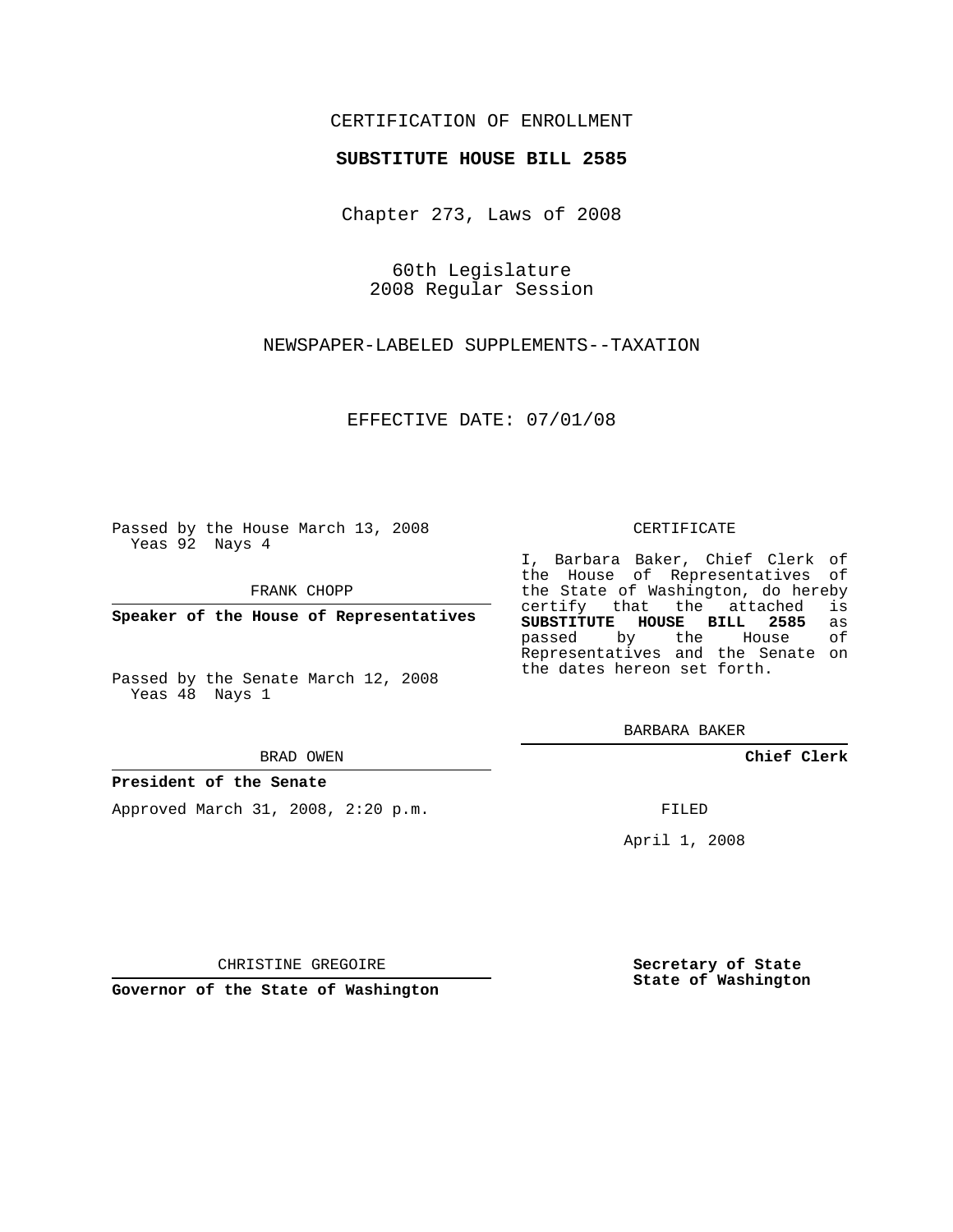# **SUBSTITUTE HOUSE BILL 2585** \_\_\_\_\_\_\_\_\_\_\_\_\_\_\_\_\_\_\_\_\_\_\_\_\_\_\_\_\_\_\_\_\_\_\_\_\_\_\_\_\_\_\_\_\_

\_\_\_\_\_\_\_\_\_\_\_\_\_\_\_\_\_\_\_\_\_\_\_\_\_\_\_\_\_\_\_\_\_\_\_\_\_\_\_\_\_\_\_\_\_

AS AMENDED BY THE SENATE

Passed Legislature - 2008 Regular Session

**State of Washington 60th Legislature 2008 Regular Session**

**By** House Finance (originally sponsored by Representatives McIntire and Kessler)

READ FIRST TIME 02/12/08.

 1 AN ACT Relating to the business and occupation taxation of 2 newspaper-labeled supplements; amending RCW 82.04.214; and providing an 3 effective date.

4 BE IT ENACTED BY THE LEGISLATURE OF THE STATE OF WASHINGTON:

 5 **Sec. 1.** RCW 82.04.214 and 1994 c 22 s 1 are each amended to read 6 as follows: 7 (1)(a) Until June 30, 2011, "newspaper" means: 8 (i) A publication issued regularly at stated intervals at least 9 twice a month and printed on newsprint in tabloid or broadsheet format 10 folded loosely together without stapling, glue, or any other binding of 11 any kind, including any supplement of a printed newspaper; and 12 (ii) An electronic version of a printed newspaper that: 13 (A) Shares content with the printed newspaper; and 14 (B) Is prominently identified by the same name as the printed 15 newspaper or otherwise conspicuously indicates that it is a complement 16 to the printed newspaper. 17 (b) For purposes of this section, "supplement" means a printed 18 publication, including a magazine or advertising section, that is: 19 (i) Labeled and identified as part of the printed newspaper; and